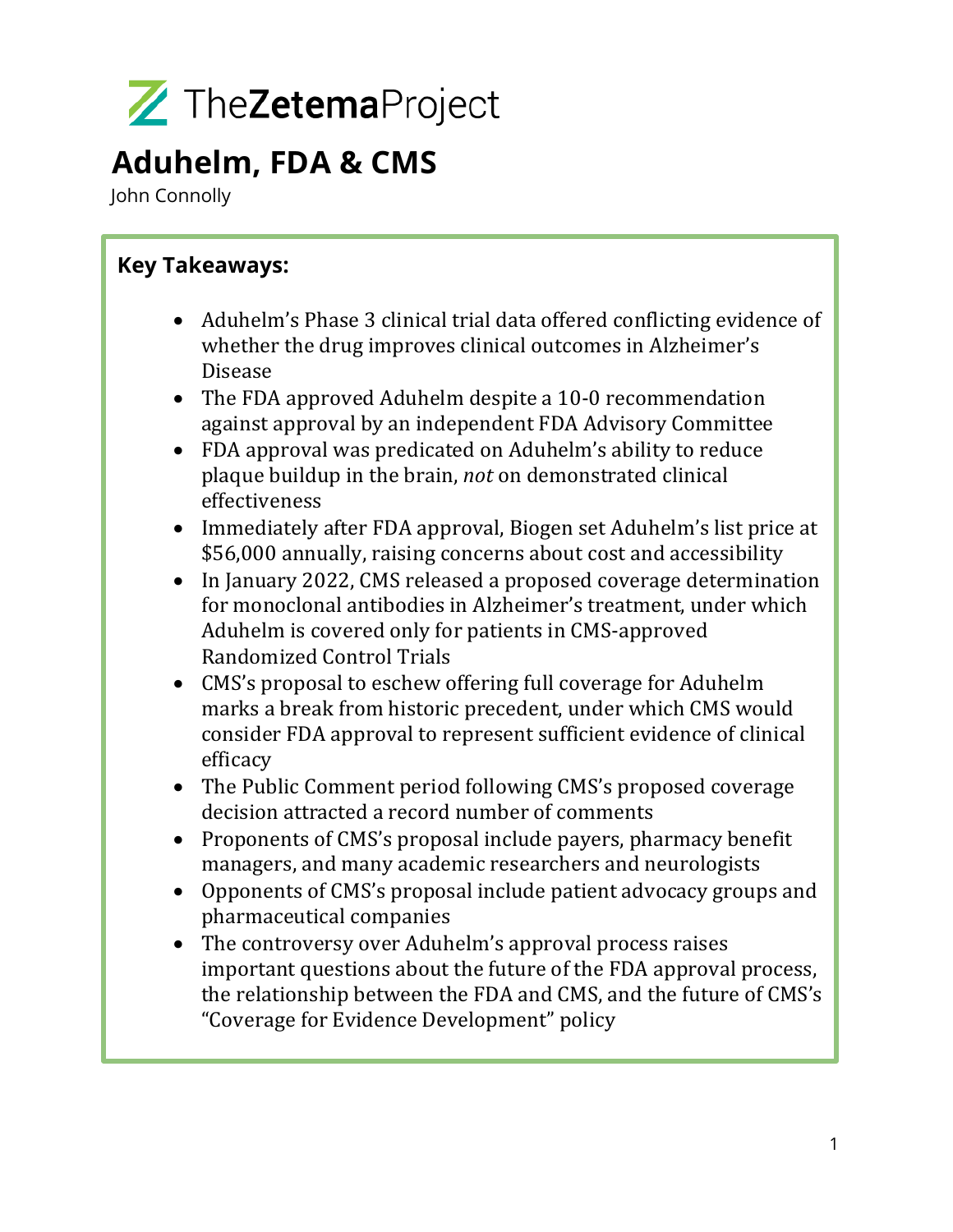

#### **Introduction/Background**

Aducanumab ("Aduhelm") is a monoclonal antibody developed by Biogen that proposes to treat Alzheimer's Disease (AD). <sup>1</sup> Monoclonal antibodies are a class of proteins built to attack or neutralize specific targets in the body. Their effectiveness has been demonstrated in treating numerous diseases, from cancer to COVID-19. $2$  Aduhelm is targeted against the amyloid plaques that build up in the brain during AD; the theory is that, in reducing plaque buildup, Aduhelm will reduce the symptoms and progression of AD. Over the past 30 years, more than twenty-five drugs targeting amyloid plaques have undergone clinical trials, and all failed to provide measurable benefits. $3$ 

#### *How Effective is Aduhelm in treating AD?*

Aduhelm completed a Phase 3 Randomized Clinical Trial (RCT) in August 2019, and Biogen announced in October 2019 that it would seek Food and Drug Administration (FDA) approval for Aduhelm, claiming that the drug reduced clinical decline in patients with early AD.<sup>4</sup> This was considered a surprising development, given that the company elected in March 2019 to stop Aduhelm studies, as preliminary data reviews suggested that the drug was unlikely to fulfill its trial

#### **About Alzheimer's Disease**

Alzheimer's Disease (AD) is a terrible illness. AD is a disease of the brain that gradually, progressively, and inexorably destroys memory, thinking skills, and ability to undertake simple activities of daily living. Approximately 6 million Americans are currently living with AD, and it ranks as the sixth leading cause of death in the United States, as well as the single leading cause of dementia among older adults.

AD imposes incredible burdens and suffering upon its victims, and upon caretakers and families of victims. It induces the buildup of abnormal proteins in the brain that form "amyloid plaques" and "tau tangles", which interfere with the functioning of neurons, the cells that make up our brain. Gradually, the neurons die, giving brains afflicted with AD a characteristic withered and shrunken appearance.

To date, there is no cure for AD. The only medication with any proven effectiveness in treating AD is a medicine called Donepezil, which may temporarily improve or maintain cognitive function in patients with early-stage, mild to moderate AD. However, Donepezil has only moderatequality evidence of effectiveness, and an AD cure or effective treatment represents a "holy grail" of pharmaceuticals.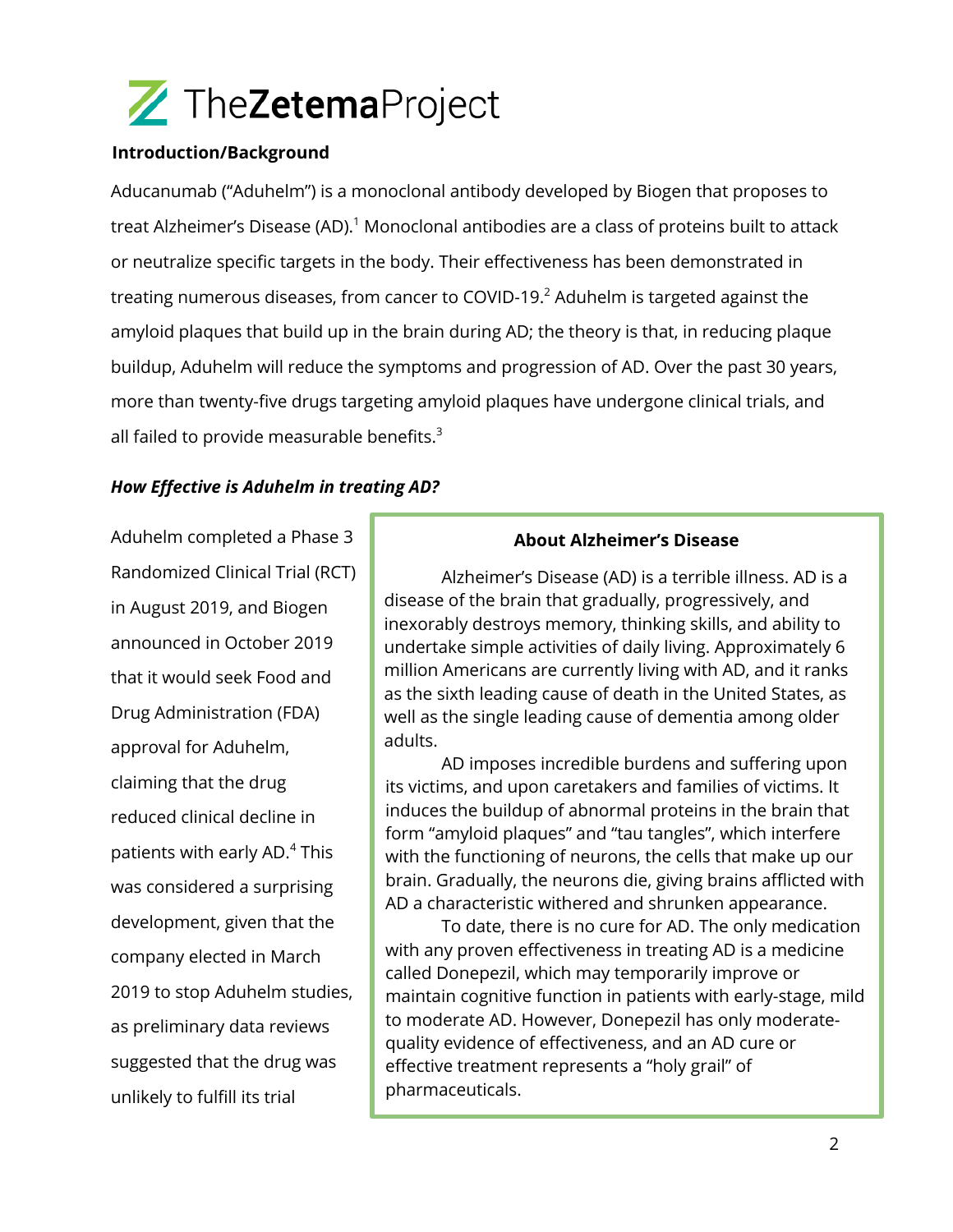endpoint. Further, an independent monitoring board found multiple safety issues associated with the drug.<sup>5</sup> Biogen's decision to seek approval was predicated upon additional data analysis that purported to show clinical benefit in patients that received a high dose of the medication.<sup>4</sup>

Aduhelm was evaluated in two identical clinical trials, EMERGE and ENGAGE, that were submitted to the FDA as part of its 2020 Biologics License Application.<sup>6</sup> In EMERGE, the cohort receiving high-dose Aduhelm experienced a 23% decrease in their rate of clinical decline compared with patients receiving placebo. However, in the ENGAGE trial, patients on high-dose Aduhelm saw just a 2% decrease in rate of decline compared with placebo - a result that failed to meet the threshold for statistical significance.<sup>7</sup>

Numerous side effects were described in the clinical trials. Among them were brain swelling and brain bleeding - complications that can be fatal. At least one patient's death in an Aduhelm clinical trial was likely caused by brain swelling from the medication. Moreover, approximately 41% of patients in the trial were found to have amyloid related imaging abnormalities (ARIA), brain pathology associated with amyloid plaque that can be visualized on an MRI scan. 64 of the 1,029 patients who participated in an Aduhelm trial were forced to stop the medication due to swelling or bleeding.<sup>8</sup>

#### *FDA Advisory Committee Consideration*

In November 2020, the FDA's Peripheral and Central Nervous System (CNS) Advisory Committee met to consider Biogen's application for Aduhelm approval. FDA Advisory Committees are comprised of independent experts who provide advice and recommendation to the agency on technical and scientific issues.<sup>9</sup> These committees generally contain scientific experts, but also often include industry representatives and patient advocates. Though the FDA is not legally bound to adhere to the recommendations of its advisory committees, it does so about 80% of the time, and the FDA overruling one of its Advisory Committees typically occurs in the setting of contentious Advisory Committee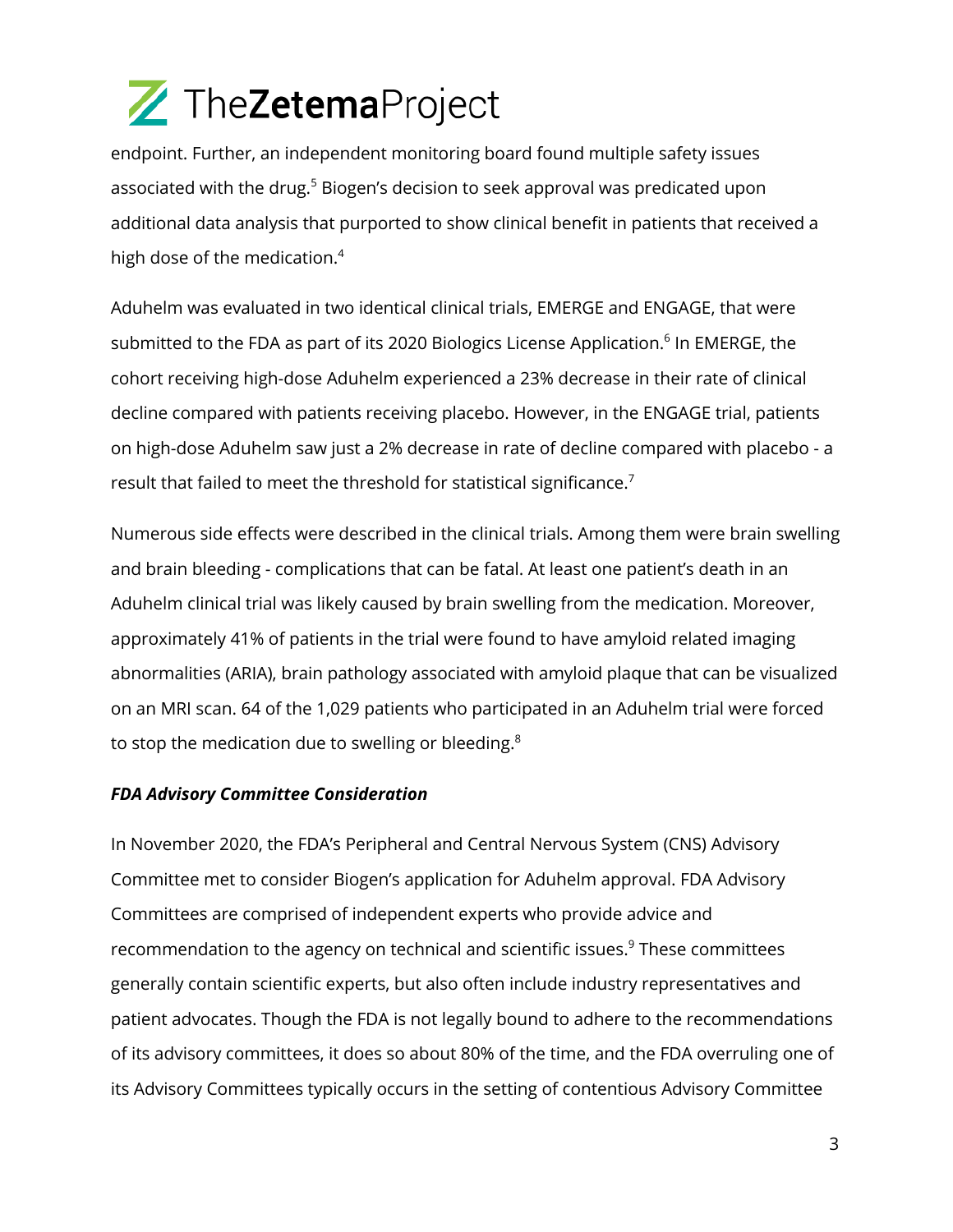votes.<sup>10</sup> The Peripheral and CNS Advisory Committee voted 10-0, with one abstention, that Aduhelm's trial data did not constitute evidence of effectiveness for the treatment of AD.<sup>11</sup>

The Advisory Committee's judgment drew attention for the argumentative meeting that preceded its decision. At Advisory Committee meetings, representatives from the FDA present on the topic up for consideration; at the November 2020 meeting to consider Aduhelm, the FDA's presentation called Biogen's application "compelling" and "extremely persuasive," descriptors that one committee member criticized as wholly "incongruous" with the trial data.

### *FDA Approval*

In June 2021, the FDA approved Aduhelm through its Accelerated Approval Program, where the agency is permitted to approve, based on a "surrogate endpoint," products that treat "serious or life-threatening disease."<sup>12</sup> As a stipulation of approval, the FDA may require drugs or devices in the Accelerated Approval Program to undergo further testing to demonstrate drug efficacy. In the case of Aduhelm, the FDA considered reduction of amyloid plaque a surrogate endpoint, writing that it is "expected" to predict clinical benefit.<sup>13</sup> This came despite Dr. Billy Dunn, head of the FDA's neurosciences commission, telling the Peripheral and CNS Advisory Board in November 2020 that "We're not using the amyloid as a surrogate for efficacy."14

The agency did not limit approval of Aduhelm to patients with mild disease (such as those enrolled in the Aduhelm trials), but instead, for all patients with AD, under the rationale that all AD patients could benefit clinically from plaque reduction.<sup>13,15</sup> Further, the FDA is requiring Biogen to complete a nine-year Randomized Control Trial to evaluate the efficacy of Aduhelm treatment in providing clinical benefit compared with a placebo.<sup>16</sup> Typically, Medicare pays for drugs approved under the Accelerated Approval Process.<sup>17</sup>

Proponents of the FDA's decision note that the approval paves the way for broad access to Aduhelm for the millions of Americans suffering with AD. They also note that the agency's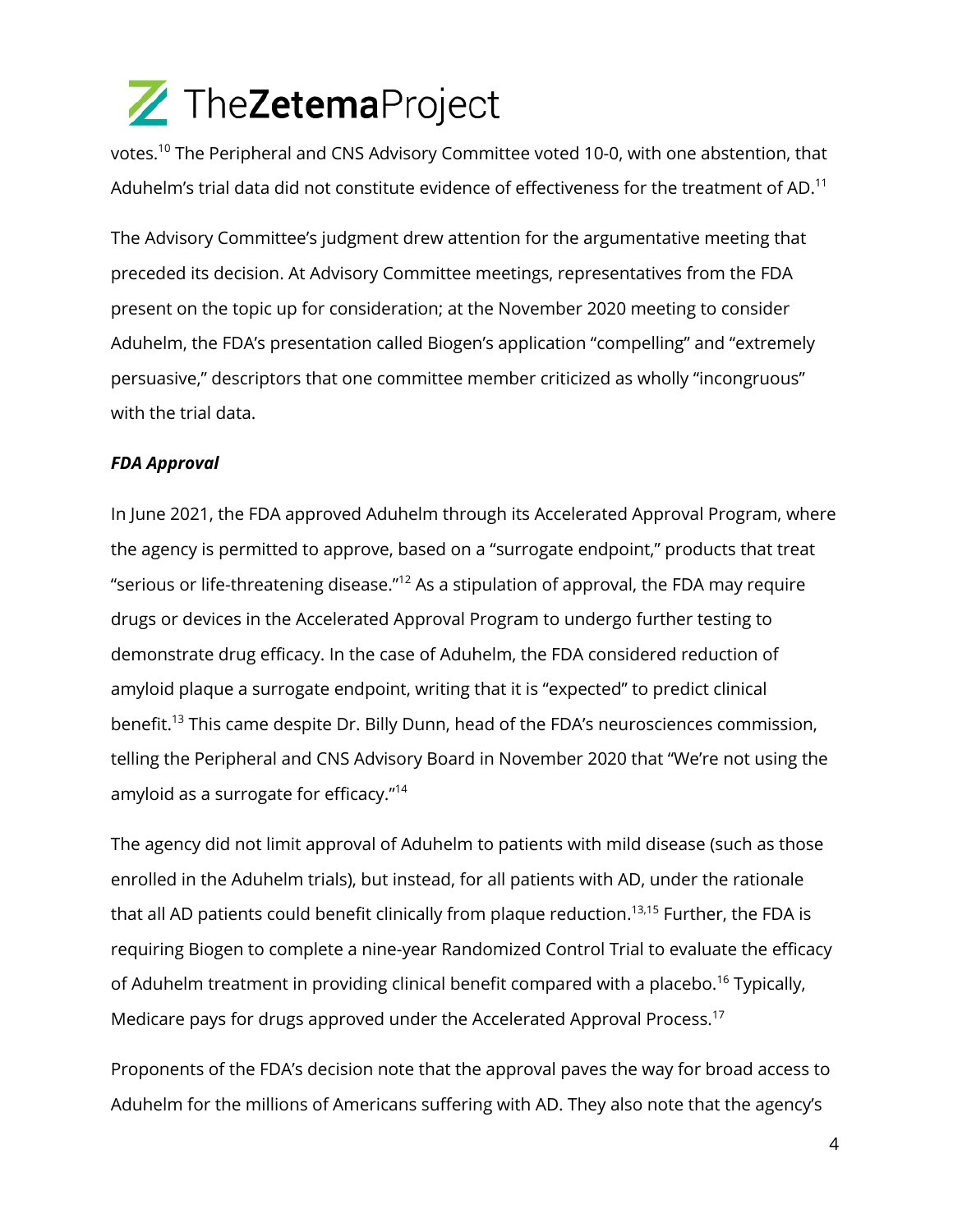ruling permits access while allowing for further testing; the agency can remove Aduhelm from the market if clinical trials fail to show benefit. Critics of the decision accuse the FDA of overruling the consensus of its Advisory Board and of ignoring data that demonstrate ambiguous results around Aduhelm's efficacy. They also worry that the FDA has overlooked Aduhelm's serious side effects. Finally, they argue that the approval of Aduhelm based on plaque reduction as a secondary marker may pave the way for the approval of other AD drugs that reduce plaque while showing marginal to no clinical benefit.<sup>3</sup>

The agency's decision provoked considerable backlash amongst the Peripheral and CNS Advisory Committee that had voted against approval. Three members of the committee quit in the days following Aduhelm's approval; Aaron Kesselheim, director of the Brigham & Women's Hospital's Program on Regulation, Therapeutics, and Law, called the decision "probably the worst drug approval decision in recent US history."<sup>18</sup> Kesselheim told STAT News that the Aduhelm decision represents a dangerous precedent because it gives credence to "the idea that a company can turn around and at the last minute seek [accelerated approval] when their primary clinical endpoints in their trials don't reach the level needed for FDA approval." 19

#### *Cost Considerations*

Immediately after Aduhelm's approval in June 2021, commentators noted that Biogen "may be sitting on the most lucrative product in pharmaceutical history."<sup>20</sup> In the hours that followed the FDA's approval, Biogen set the list price for the drug at \$56,000 annually. With six million AD patients in the United States, Rachel Sachs notes in *Health Affairs* that "treating just one-third of Americans with Alzheimer's could mean annual drug revenues for Biogen for Aduhelm alone of \$112 billion."<sup>3</sup> Aduhelm's coverage will come under Medicare Part B, which covers prescription drugs administered in outpatient settings. In 2019, total Medicare Part B spending was \$37 billion.<sup>21</sup> Even if just a fraction of the eligible Medicare beneficiaries with AD opt for Aduhelm treatment, the total cost to American taxpayers could total in the tens of billions annually, dwarfing the spending on other infusion drugs.<sup>22</sup>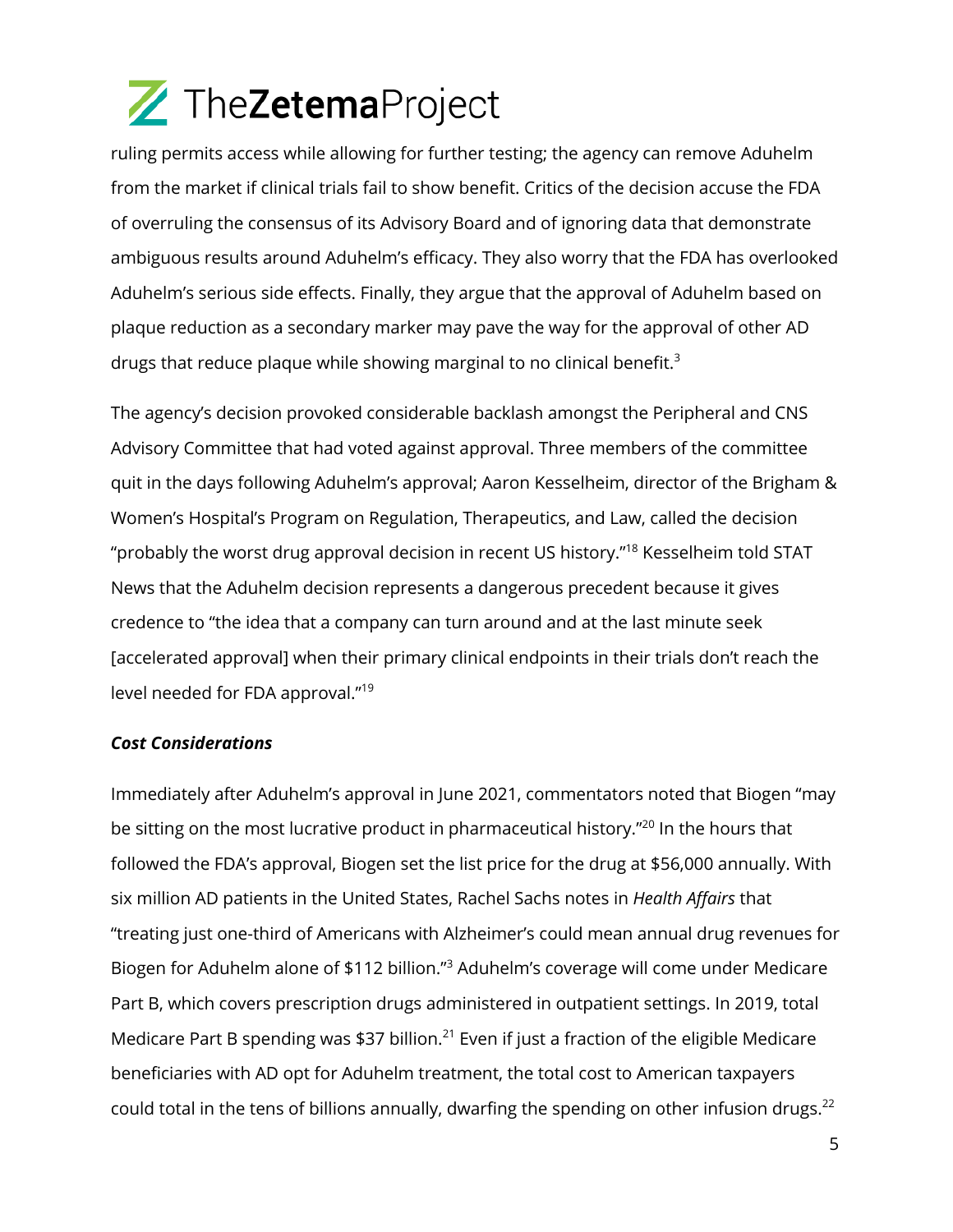One analyst noted that if just 1/6 of American AD patients used Aduhelm at the \$56,000 price point, total Medicare Part B spending would double. While CMS is supposedly blind to cost on coverage determinations, it is difficult to ignore that a determination to grant full Aduhelm coverage could increase Medicare expenses by tens of billions of dollars.<sup>22</sup>

### *Anticipating CMS's National Coverage Determination*

Due to the popular interest in Aduhelm and the implications for medication access and national healthcare expenditures, the decision by the Centers for Medicare & Medicaid Services (CMS) on whether to cover Aduhelm was eagerly awaited. A CMS decision, through the Medicare National Coverage Determination (NCD) process, was also expected to shed light on the differing roles that the FDA and CMS play in the process of drug approval and payment. As Dickson et al noted in *Health Affairs*, in contrast to FDA approval, "Medicare NCD decisions are not an all or nothing proposition," as CMS can choose to restrict coverage to specific groups or can delay full coverage as additional evidence about the drug's efficacy emerges. $^{24}$  The process by which CMS can choose to limit coverage as additional evidence is collected is known as "Coverage for Evidence Development" (CED), which restricts payment to those participating in CMS-approved studies. It is an option for the coverage of promising drugs and devices that would not ordinarily meet CMS's evidentiary standards, and it is designed to balance issues of access with further evidence gathering.25

Finally, CMS's NCD was watched closely by commercial insurers, who often closely follow Medicare's lead on coverage determinations.<sup>26</sup> Nevertheless, even prior to release of the NCD, at least eight Blue Cross Blue Shield affiliates determined they would not cover Aduhelm, while Humana stated it would cover Aduhelm for members similar to the patients participating in the clinical trials. $27$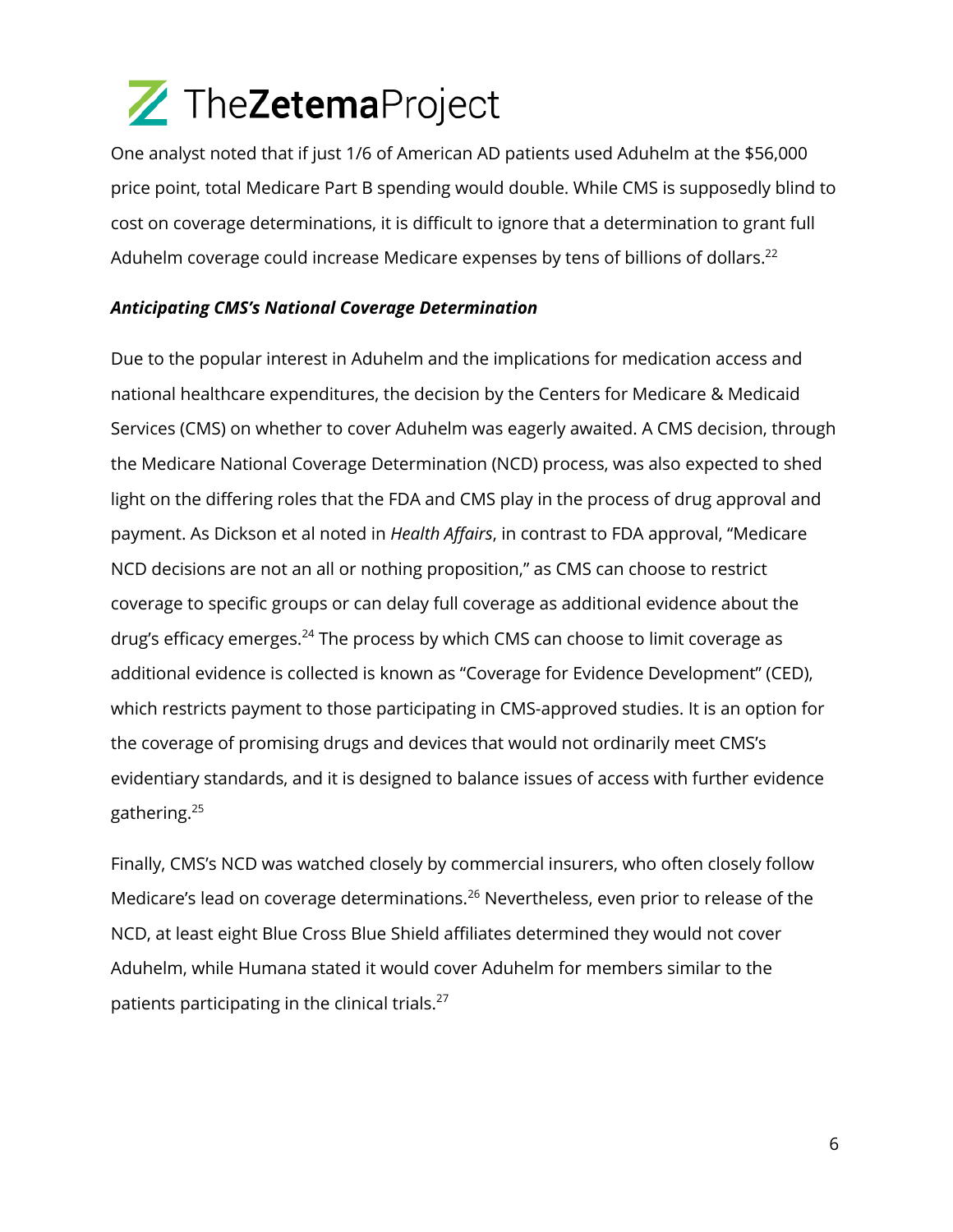

#### *CMS's National Coverage Determination*

On January 11<sup>th</sup> 2022, CMS released its proposed NCD memorandum covering all FDAapproved monoclonal antibodies targeting amyloid in AD treatment – of which Aduhelm is the only existing option.<sup>28</sup> The NCD proposed covering Aduhelm under a CED process, in which only patients participating in CMS-approved RCTs may obtain coverage. Citing Aduhelm's side effects, including the ~40% of patients in Aduhelm trials who experienced ARIA, CMS noted that it had "significant concerns" about the potential harms imposed on patients treated outside the rigorous guidelines of a clinical trial.<sup>29</sup> CMS's decision to restrict Aduhelm effectively decoupled the FDA's approval decision from CMS's coverage decision; as Rachel Sachs noted in *Health Affairs*, "the FDA's approval decision is usually held out as a proxy for CMS's determination."<sup>3</sup>

The NCD gave a bleak assessment of the evidence supporting Aduhelm's potential clinical benefits. It concluded that there is "insufficient evidence to conclude that the use of monoclonal antibodies directed against amyloid is reasonable and necessary for the treatment of AD."<sup>29</sup> It went on to state that there does not exist sufficient evidence to conclude that any biomarker (e.g. amyloid plaque) has achieved "surrogate status" that predicts clinical benefit in AD. Importantly, while Aduhelm is indeed the only monoclonal antibody currently FDA-approved for AD treatment, there are numerous monoclonal antibodies in development from Eli Lily, Roche/Genentech, and others.<sup>30</sup> These drugs would likely fall under this CMS NCD, given that it applies to all monoclonal antibodies for AD treatment.

CMS outlined numerous requirements for clinical trials under which Medicare would foot the bill for Aduhelm. For one, the clinical trials are required to be RCTs, considered the gold standard for evidentiary development. Additionally, clinical trials are required to occur at a hospital outpatient setting, patients participating are required to have demonstrated AD on a Positron Emission Tomography (PET) scan, and the trials are required to meet specific

7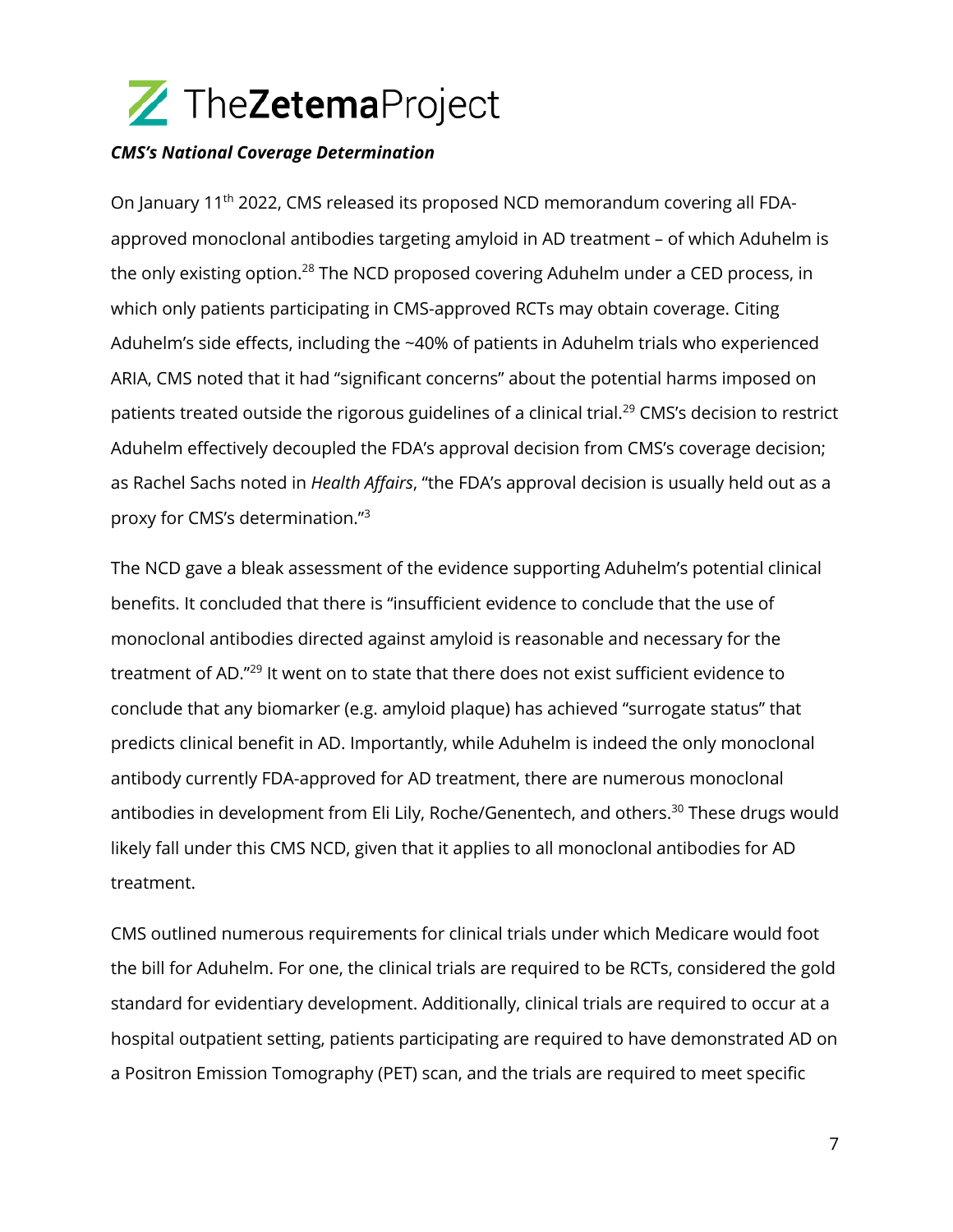diversity benchmarks of tested populations.<sup>29</sup> Notably, just 19 out of 3,285 patients in the major Aduhelm trials were black.<sup>31</sup>

#### *Public Comment on CMS's Aduhelm Determination*

A record 9,956 replies were submitted to CMS during its public comment period for the Aduhelm NCD. This period allows stakeholders to publish comments that assess CMS proposals prior to release of the final NCD. This unprecedented swath of public comments can likely be attributed to the enormous interest in drugs effective in AD treatment, as well as the controversy surrounding both Aduhelm's FDA approval and its proposed cost. It should also be noted that many of the 9,956 replies used identical language and may have been part of organized letter-writing campaigns in support or protest of the NCD.<sup>32</sup>

In general, commentors who supported CMS's NCD were aligned with neurologists, state Medicaid agencies, commercial insurers, and pharmacy benefit managers (PBMs). Neurologists submitting comments tended to agree with the independent conclusions reached by the FDA's Peripheral and CNS Advisory Committee around Aduhelm's questionable efficacy, while stakeholders involved in pharmaceutical payments (e.g. payers and PBMs) balked at the gigantic potential costs associated with full Aduhelm coverage.<sup>31, 32</sup> State Medicaid agencies also asked CMS to allow them to limit coverage of Aduhelm, and create prior authorization criteria that would make access to the drug more difficult for their beneficiaries.<sup>33</sup>

On the other hand, a coalition of patient advocacy groups and right-leaning commentators and stakeholders decried CMS's proposed NCD for limiting access. The Wall Street Journal editorial board released an editorial titled, "The Alzheimer's Death Panel," which argued that CMS's proposed limitations on coverage to those participating in RCTs amounted to a bureaucratic death sentence for AD patients.<sup>34</sup> 78 Republican members of Congress signed a letter to CMS demanding broader coverage, accusing the agency of "anti-ageism." $32$ Finally, organizations representing patients with Down Syndrome received significant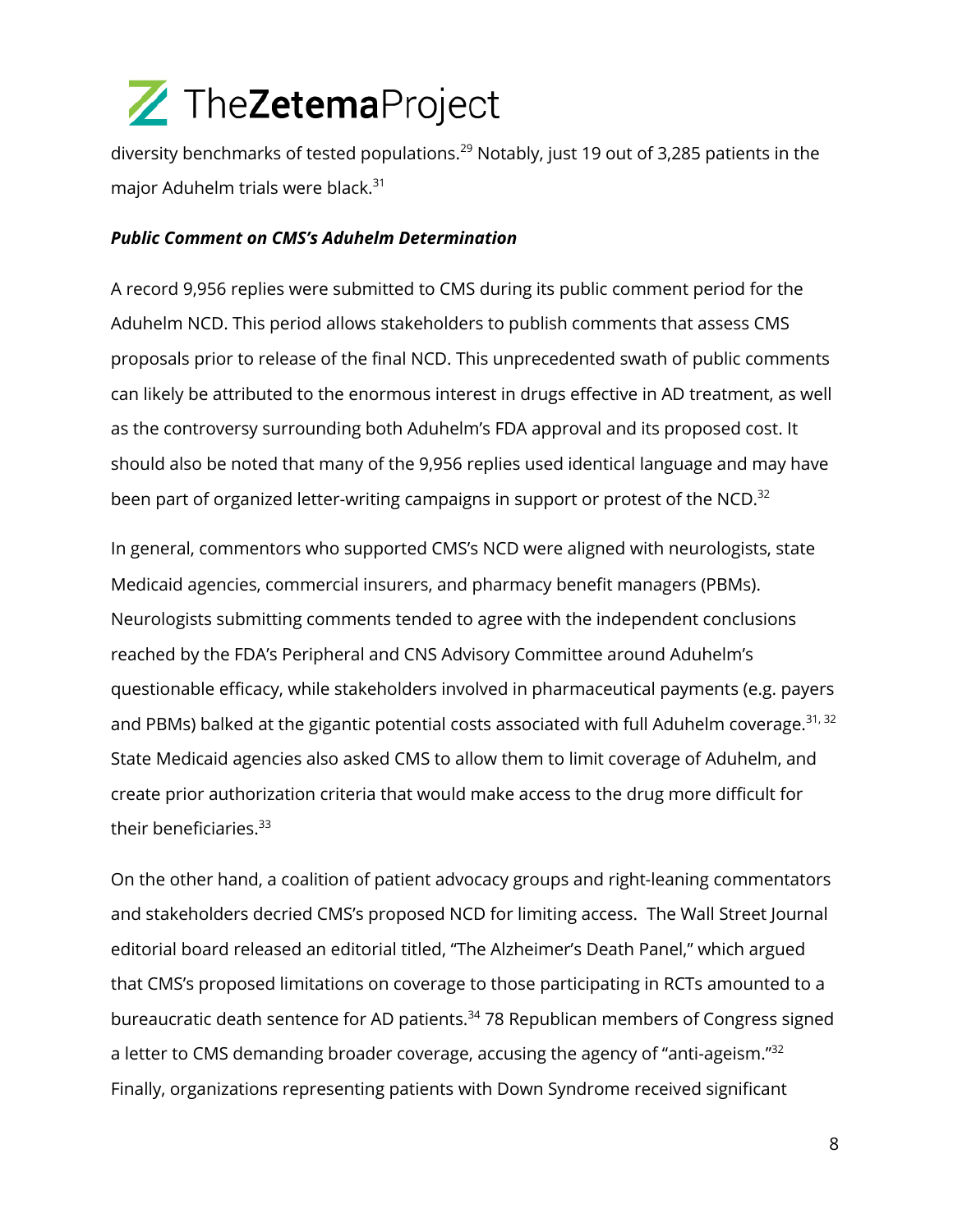media attention. Patients afflicted with Down Syndrome are at significantly increased risk of developing early-onset AD, but Down Syndrome patients were excluded from Biogen's clinical trials. Further, CMS's proposed NCD bars patients with neurologic conditions other than AD from trial participation. Thus, many commentors called for a specific Aduhelm trial in patients with Down Syndrome to expand access to this vulnerable group. $^{\rm 35}$ 

Finally, there existed a significant number of commentors who agreed in principle with CMS's decision to limit coverage as more evidence is gathered, but who disputed CMS's stipulations that a) the NCD apply to all monoclonal antibodies targeting plaque in AD, and b) the CMS-approved clinical trials for Aduhelm meet certain stringent requirements. $31, 32$ Some commentators also lamented CMS's vagueness around what would constitute "clinically meaningful" benefit in AD patients in future trials. $30$ 

### *Where does Aduhelm stand now?*

Aduhelm's fate remains in flux. Though the drug has received broad FDA approval, its use may be restricted by CMS to clinical trials, and many commercial payers have outright declined to cover the drug. Many hospitals and health systems around the country, including the Cleveland Clinic and Mass General Brigham, have declared that they will not administer the drug. Already, Biogen has slashed the list price from \$56,000 per year to \$28,200 per year.  $36$ 

The 30-day Public Comment period for CMS's proposed NCD for Aduhelm closed on February 10<sup>th</sup>, 2022. A full decision is expected on April 11<sup>th</sup>. One can assume that the debates over Aduhelm have only just begun. As America awaits CMS's final decision, it is worth exploring some of the important questions raised by CMS's draft NCD.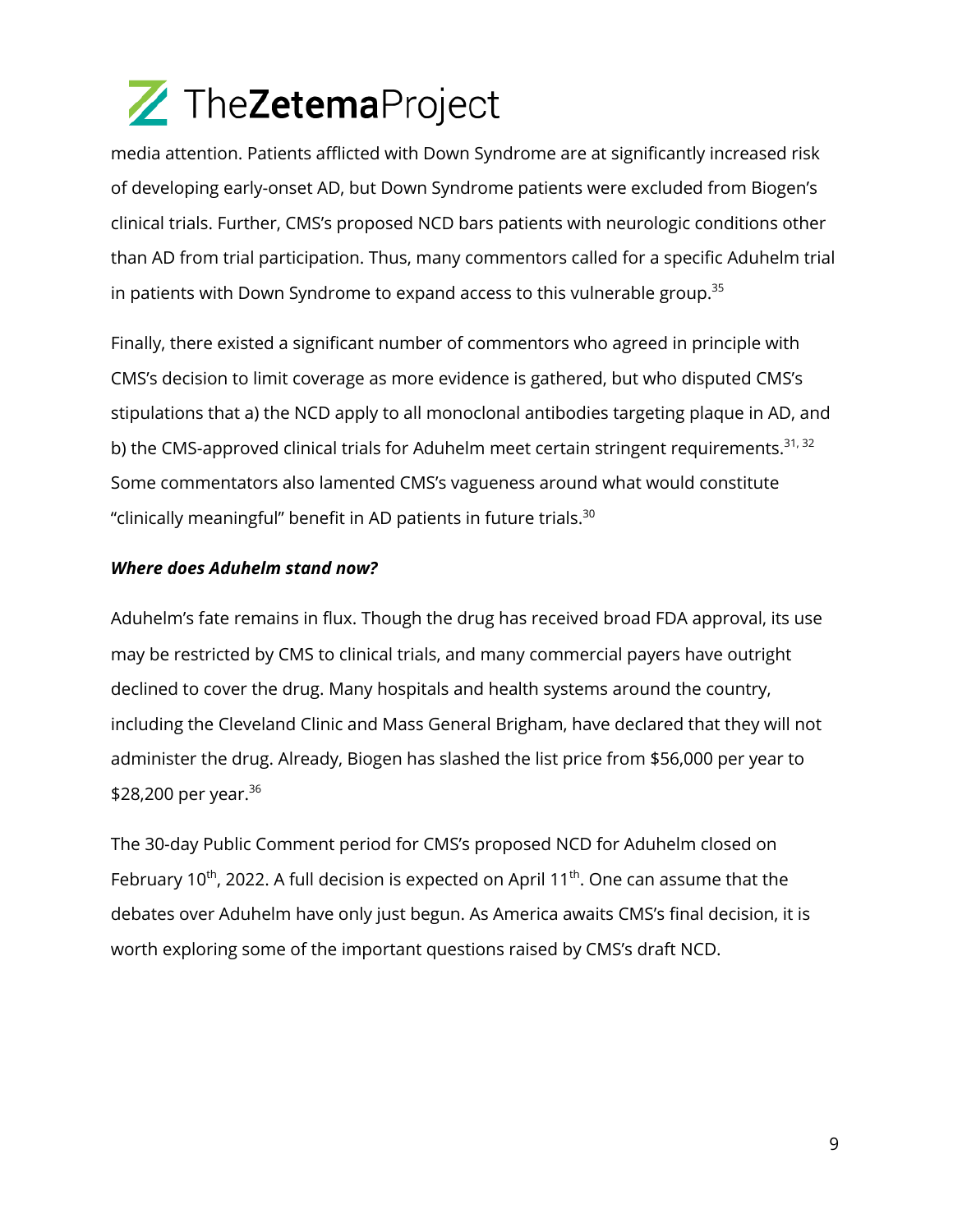

### *Questions Raised by the CMS's Proposed Coverage Decision*

*Should the proposed CED apply to all anti-amyloid monoclonal antibodies for AD treatment?*

CEDs often apply to drug classes writ large, and this proposal is no exception. However, given that Aduhelm is the lone monoclonal antibody for the treatment of AD to receive FDA approval, and as other monoclonal antibodies for AD remain in development and trials, independent observers have questioned whether it is fair to subject all approved monoclonal antibodies to the same CED.<sup>30</sup> Future monoclonal antibodies might show significant clinical benefit, far beyond the benefit demonstrated by Aduhelm; in this hypothetical case, as David Holtzman of Washington University in St. Louis has noted, such a drug should "enjoy full Medicare coverage."<sup>32</sup> Moreover, it is also unclear whether stronger emerging evidence from a future monoclonal antibody for AD treatment would affect Medicare coverage for the entire class of drugs. 83% of neurologists surveyed by the Global Alzheimer's Platform Foundation agreed that the results from one drug should not determine whether the entire class needs a CED. $37$ 

*To what extent should CMS impose stringent requirements on clinical trials for drugs approved under the CED process?*

CMS has stipulated that coverage for Aduhelm is dependent on patient participation in RCTs. However, several commentators have suggested that CMS should relax its RCT requirement and should cover Aduhelm for patients participating in registry-based studies, given that registry-based studies may draw from a larger, more diverse population. As Mark McClellan and others have written, "large longitudinal post-market studies would likely be more informative than RCTs about some of the important safety questions related to the use of monoclonal antibodies."<sup>30</sup> Moreover, conducting an RCT may not be feasible in all areas of the country. A group of Colorado neurologists wrote in the public comment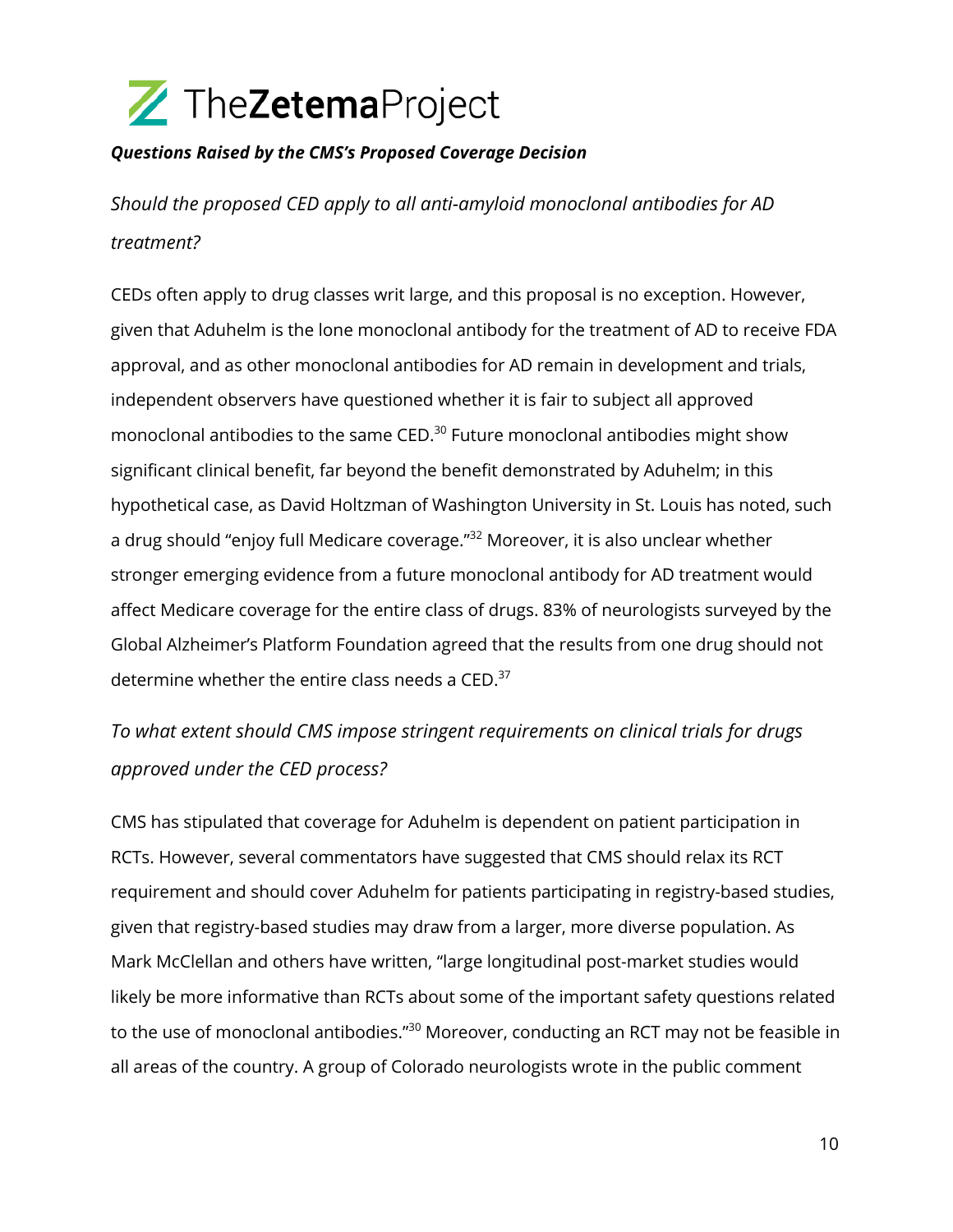period that there is just one site in the state capable of running an RCT, raising accessibility concerns.<sup>32</sup>

### *To what extent are diversity requirements in clinical trials reasonable?*

CMS has proposed diversity requirements for the future clinical trials to ensure that the drug is adequately tested in various sub-populations of patients. These requirements are at least in part because Black and Hispanic patients are more likely to get AD, but less likely to join clinical trials in general.<sup>38, 39</sup> However, CMS did not state what level of statistical confidence is needed in evaluating diverse subpopulations, raising questions about whether the final approval decision might differ across racial or ethnic groups. Would CMS limit coverage to specific racial or ethnic groups if studies show differences in efficacy?

An additional question is whether the diversity requirements imposed by CMS on under the Aduhelm CED would be required for other monoclonal antibody treatments for AD currently in development prior to consideration of full approval. A group from Duke's Margolis Center for Health Policy notes that no current FDA-approved anti-amyloid monoclonal antibody trial meets CMS's proposed diversity standards.<sup>30</sup> Should these trials demonstrate clinical efficacy in AD treatment, would they too be required to conduct additional trials in diverse subpopulations prior to obtaining full coverage?

#### *How does CMS determine what constitutes adequate evidence of efficacy?*

Although CMS was clear that the current evidence supporting Aduhelm's clinical benefits was insufficient to obtain full coverage approval, they did not define what evidence might be sufficient. The CED process typically does not set an end date, or define clear success criteria, leaving open the question: what constitutes adequate evidence of efficacy? And what level of cognitive benefit would be considered clinically meaningful? This latter question is particularly controversial, as academic researchers, pharmaceutical companies, payers, clinicians, and patients all likely have differing, subjective opinions of what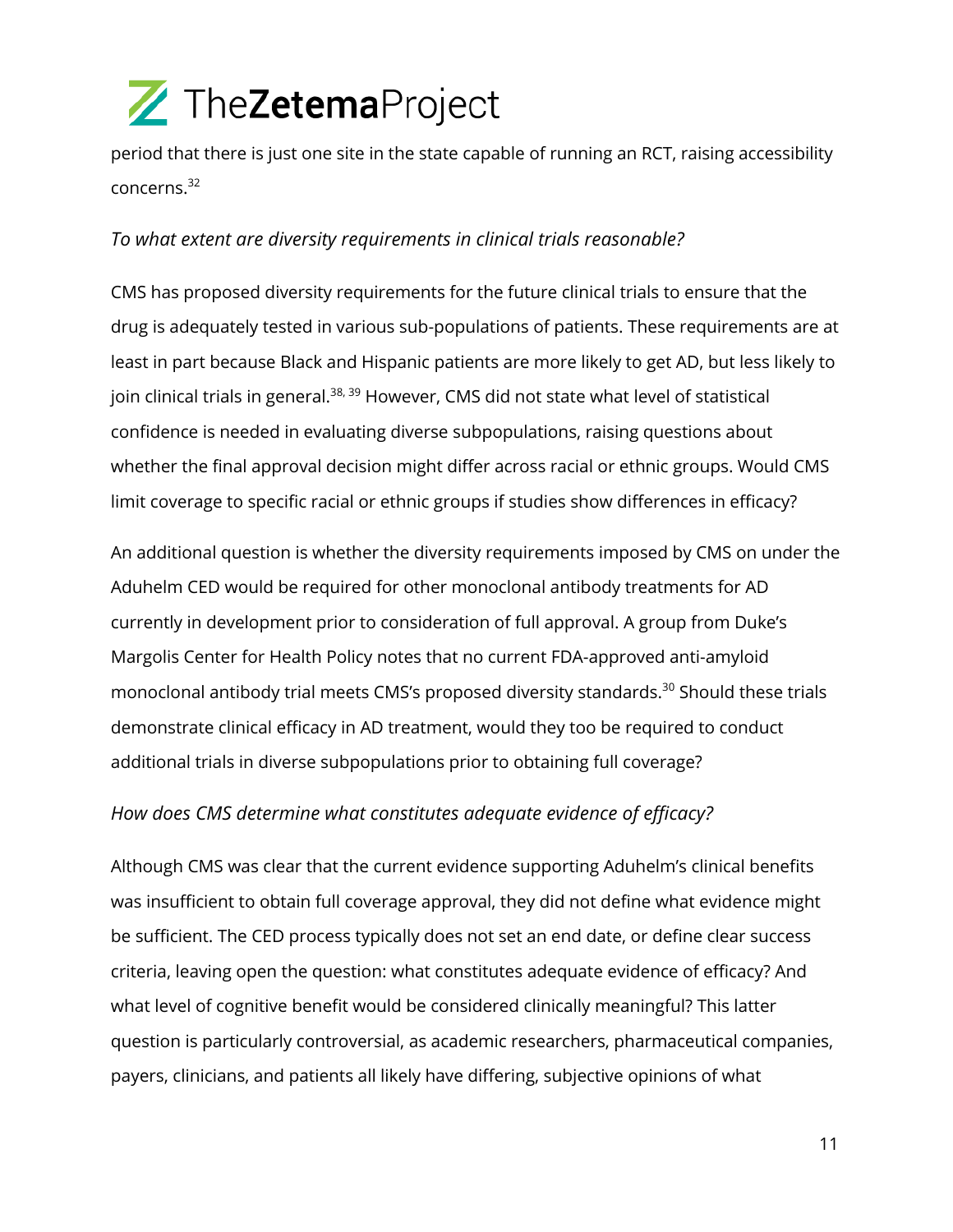constitutes meaningful benefit. Andrew Stern of Harvard Medical School argued that costeffectiveness is a better barometer of clinical meaningfulness given the likely disagreements across stakeholder groups.<sup>32</sup>

The question of determining a standard of clinical meaningfulness has important implications for ongoing and future trials. Because CMS did not define what evidence would be considered sufficient for approval of monoclonal antibodies for AD, it is unclear whether ongoing studies would be deemed sufficient by CMS even if they meet their FDAapproved trial endpoints. It has been argued that ongoing trials should be permitted to be modified should CMS determine that their endpoints are not sufficient. As of yet, CMS has not adequately defined such endpoints, leaving the value of these ongoing clinical trials up in the air. $30-32$ 

### **Conclusion**

Aduhelm's complicated path through the FDA and CMS approval processes has raised important questions about the role of each agency in promoting and regulating drug development and access. How these agencies choose to move forward will have profound implications on health systems, insurers, physicians, and – above all – patients.

### **Discussion Questions:**

- What is the proper role of an Advisory Board in the FDA approval process?
- Should cost ever matter in the FDA approval process?
- Does CMS have an obligation to cover FDA-approved drugs and devices?
- To what extent is CMS justified in using payment decisions to keep FDA-approved drugs off the market?
- Could the FDA and CMS coordinate decisions in future cases?
- Should CEDs apply to individual drugs, or drug classes writ large?
- What diversity requirements should new drugs and devices be required to meet?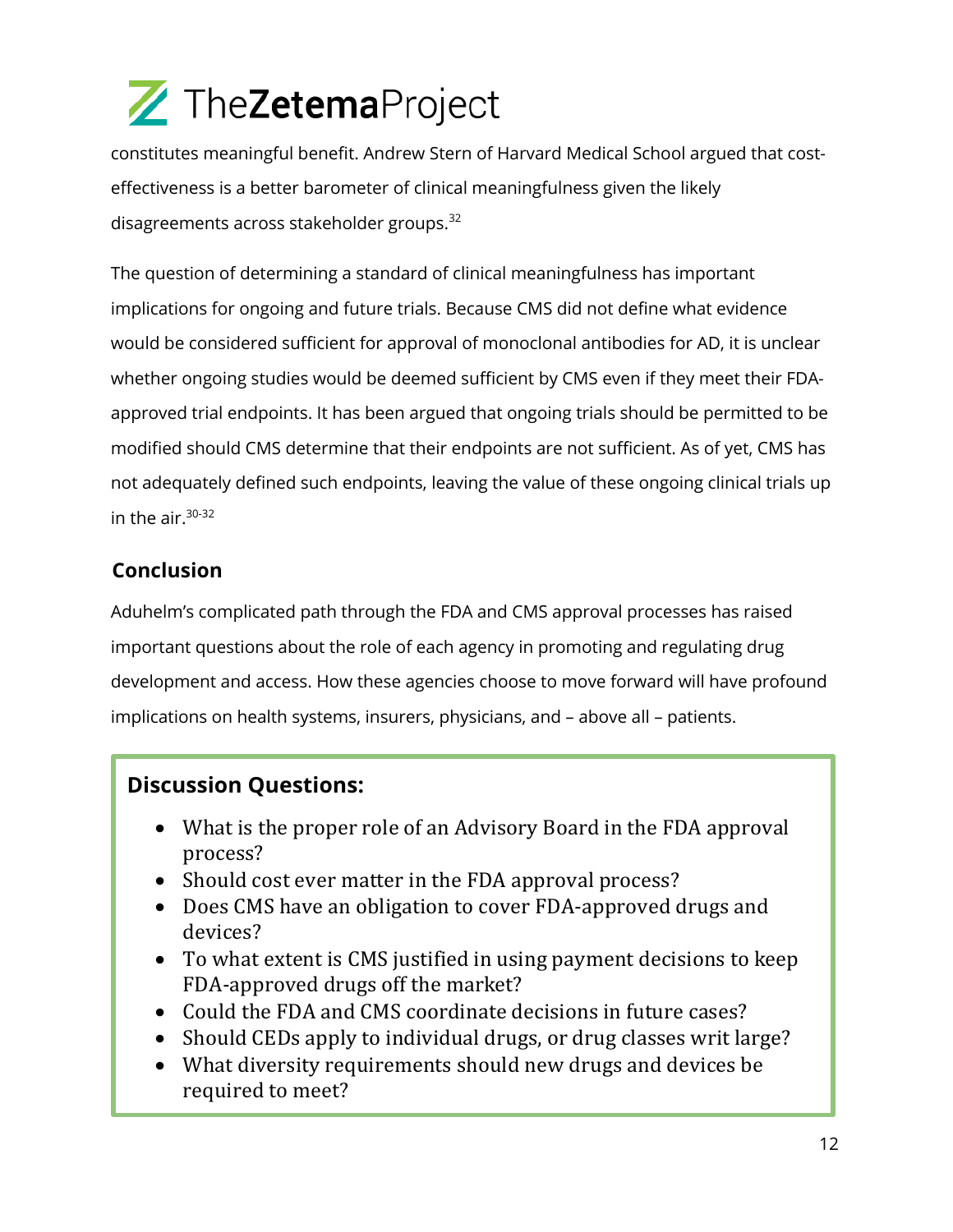

### **References**

- 1. FDA News Release: FDA Grants Accelerated Approval for Alzheimer's Drug. 07 June, 2021. https://www.fda.gov/news-events/press-announcements/fda-grants-accelerated-approvalalzheimers-drug
- 2. Zahavi D, Weiner L. Monoclonal Antibodies in Cancer Therapy. *Antibodies (Basel)*. 2020;9(3):34. Published 2020 Jul 20. doi:10.3390/antib9030034
- 3. Sachs, Rachel. The FDA's Approval of Aduhelm: Potential Implications Across A Wide Range of Health Policy Issues and Stakeholders. *Health* Affairs. 10 June, 2021. https://www.healthaffairs.org/do/10.1377/forefront.20210609.921363/full/
- 4. Kunkle, Fredrick. Biogen's Potential New Drug for Alzheimer's Gets Cautiously Optimistic Review Following Presentation. *Washington Post*. 05 December, 2019. https://www.washingtonpost.com/dc-md-va/2019/12/05/biogens-potential-new-drugalzheimers-disease-gets-cautiously-optimistic-review-following-presentation/
- 5. Ducharme, Jamie. Biogen Halts Promising Alzheimer's Drug Trials Due to Disappointing Results. *Time*. 21 March, 2019. https://time.com/5555868/biogen-aducanumab-trials/
- 6. McNamara, Damian. Mixed Results for Aducanumab in Two Phase 3 AD Trials. *MedScape.* 28 May, 2020. https://www.medscape.com/viewarticle/931294
- 7. Herper, Matthew. In Shocking Reversal, Biogen to Submit Experimental Alzheimer's Drug for Approval. *STAT News*. 22 October, 2019. https://www.statnews.com/2019/10/22/biogen-tosubmit-aducanumab/
- 8. Belluck, Pam. Concerns Grow Concerns Grow Over Safety of Aduhelm After Death of Patient Who Got the Drug. *New York Times.* 22 November, 2021. https://www.nytimes.com/2021/11/22/health/aduhelm-death-safety.html
- 9. US Food & Drug Administration: Advisory Committees. https://www.fda.gov/advisory**committees**
- 10. Zhang AD, Schwartz JL, Ross JS. Association Between Food and Drug Administration Advisory Committee Recommendations and Agency Actions, 2008-2015. *Milbank Q*. 2019;97(3):796- 819. doi:10.1111/1468-0009.12403
- 11. Carroll, John. Expert Panel Review on Alzheimer's Drug Aducanumab Becomes a One-Day Trial by Fire as Critics Turn their Guns on Biogen - and the FDA. *Endpoints* News. 7 November, 2020. https://endpts.com/fda-panel-review-on-the-alzheimers-drug-aducanumab-turns-intoa-one-day-trial-by-fire-as-critics-turn-their-guns-on-biogen-and-the-fda/
- 12. Guidance for Industry: Expedited Programs for Serious Conditions Drugs and Biologics. *Food and Drug Administration*. May 2014. https://www.fda.gov/media/86377/download
- 13. Aducanumab (Marketed as Aduhelm) Information. *Food and Drug Administration*. 08 July, 2021. https://www.fda.gov/drugs/postmarket-drug-safety-information-patients-andproviders/aducanumab-marketed-aduhelm-information
- 14. Terry, Mark. Fallout Continues as Third FDA Panel Member Resigns Over Aduhelm Approval. *Biospace*. 11 June, 2021.
- 15. Peripheral and Central Nervous System Drugs Advisory Committee (PCNS) Meeting. *Food and Drug Administration*. 06 November 2020. https://www.fda.gov/media/145691/download
- 16. BLA Accelerated Approval Letter. *Food and Drug Administration*. 07 June, 2021. https://www.accessdata.fda.gov/drugsatfda\_docs/appletter/2021/761178Orig1s000ltr.pdf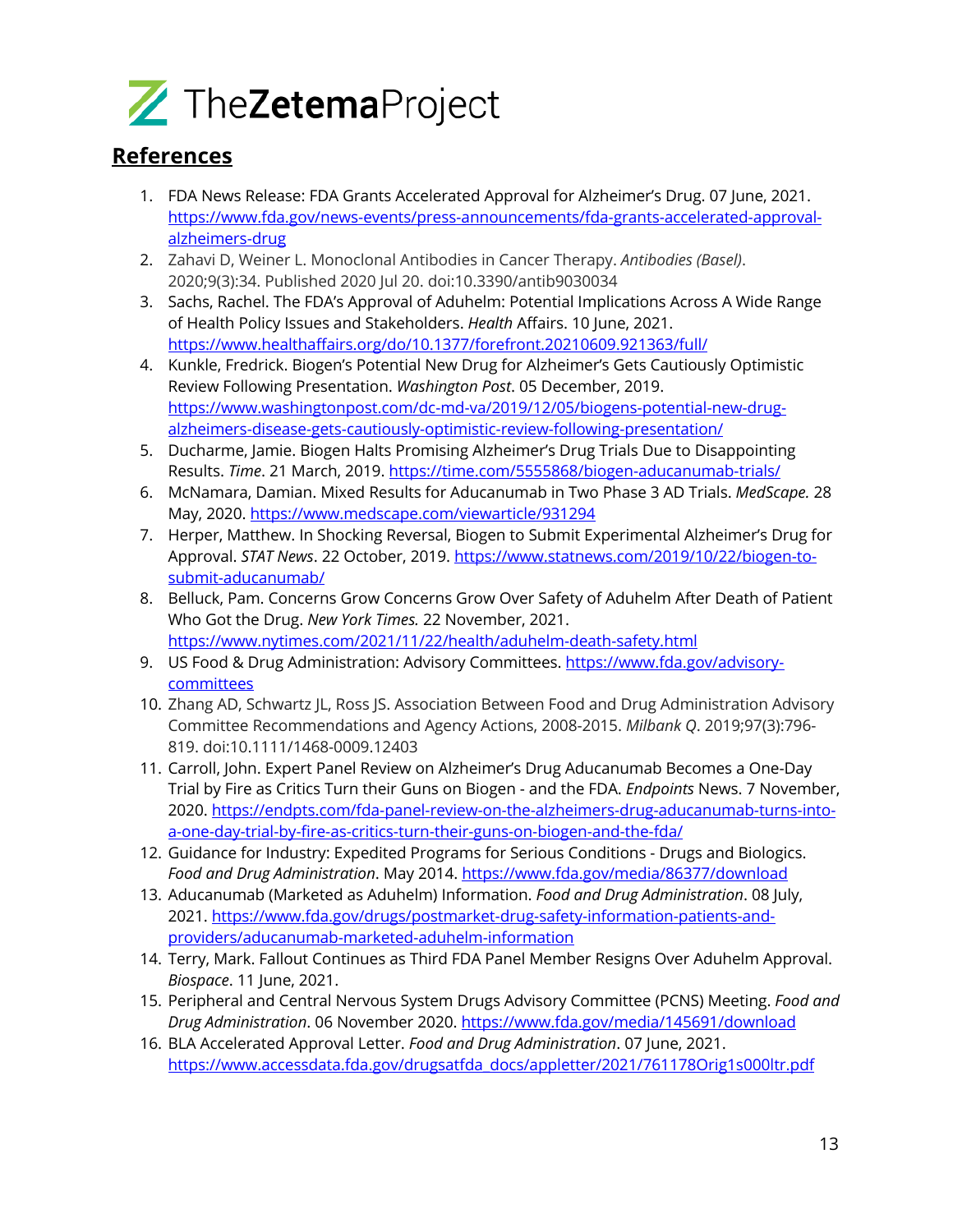

- 17. Rome BN, Feldman WB, Kesselheim AS. Medicare Spending on Drugs With Accelerated Approval, 2015-2019. *JAMA Health Forum.* 2021;2(12):e213937. doi:10.1001/jamahealthforum.2021.3937
- 18. Joseph, Andrew. Third Member of FDA Expert Committee Resigns over Controversial Alzheimer's Therapy Decision. *STAT News*. 10 June, 2021. https://www.statnews.com/2021/06/10/third-member-of-fda-expert-committee-resignsover-controversial-alzheimers-therapy-decision/
- 19. Joseph, Andrew. Member of FDA's Expert Panel Resigns over Controversial Alzheimer's Therapy Approval. *STAT News*. 08 June, 2021. https://www.statnews.com/2021/06/08/fdaexpert-panel-resigns-alzheimers-approval/
- 20. Garde, Damian, and Adam Feuerstein. Why Biogen May be Sitting on the Most Lucrative Product in Pharmaceutical History. *STAT News*. 07 June, 2021. https://www.statnews.com/2021/06/07/why-biogen-may-be-sitting-on-the-most-lucrativeproduct-in-pharmaceutical-history/
- 21. Cubanski, Juliette, and Tricia Neuman. Relatively Few Drugs Account for a Large Share of Medicare Prescription Drug Spending. *Kaiser Family Foundation*. 19 April, 2021. https://www.kff.org/medicare/issue-brief/relatively-few-drugs-account-for-a-large-share-ofmedicare-prescription-drug-spending/
- 22. Mafi JN, Leng M, Arbanas JC, et al. Estimated Annual Spending on Aducanumab in the US Medicare Program. *JAMA Health Forum.* 2022;3(1):e214495. doi:10.1001/jamahealthforum.2021.4495
- 23. https://twitter.com/ZacharyBrennan/status/1402272683845373968
- 24. Dickson, Sean, Amy Killelea, and Richard G Frank. Limiting Coverage Based on Efficacy and Safety: A Path Forward for Medicare Regarding the Alzheimer's Treatment Aducanumab. *Health Affairs*. 07 June 2021.

https://www.healthaffairs.org/do/10.1377/forefront.20210604.489197/full/

- 25. Tunis SR, Pearson SD. Coverage options for promising technologies: Medicare's 'coverage with evidence development'. *Health Aff (Millwood)*. 2006;25(5):1218-1230. doi:10.1377/hlthaff.25.5.1218
- 26. Insurers Balk at Paying for Biogen's Alzheimer's Treatment. *Bloomberg News*. 18 November, 2021. https://www.bloomberg.com/news/articles/2021-11-18/insurers-balk-at-paying-forbiogen-alzheimer-s-treatment
- 27. Adams, Katie. Insurers Won't Pay for Aduhelm Until They Know It Works. *Becker's Hospital Review*. 19 November 2021. https://www.beckershospitalreview.com/pharmacy/insurerswon-t-pay-for-aduhelm-until-they-know-it-works.html
- 28. CMS Proposes Medicare Coverage Policy for Monoclonal Antibodies Directed Against Amyloid for the Treatment of Alzheimer's Disease. *Centers for Medicare & Medicaid Services*. 11 January, 2022. https://www.cms.gov/newsroom/press-releases/cms-proposes-medicarecoverage-policy-monoclonal-antibodies-directed-against-amyloid-treatment
- 29. https://www.cms.gov/medicare-coverage-database/view/ncacal-decisionmemo.aspx?proposed=Y&NCAId=305
- 30. Arad, Nitzan, et. Al. Medicare Coverage of Monoclonal Antibody Treatments for Alzheimer's Disease: Key Issues from the CMS Proposed Coverage Decision. *Duke Margolis Center for Health Policy*. 24 January, 2022. https://healthpolicy.duke.edu/sites/default/files/2022- 01/AD%20mAbs%20Key%20Issues%20CMS%20Draft%20Decision%20Memo%20Analysis.pdf